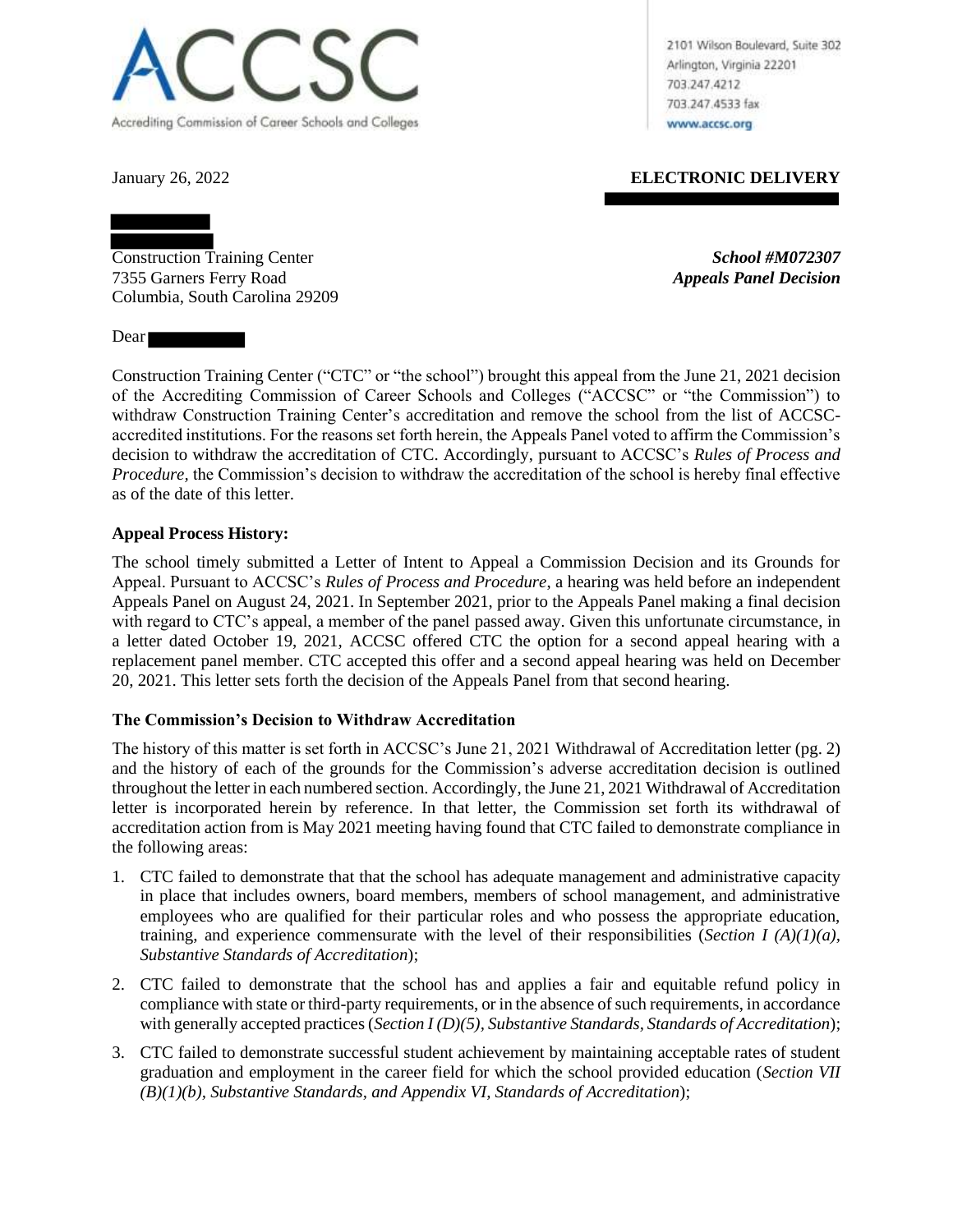- 4. CTC failed to demonstrate that the school supports student achievement rates through verifiable records and documentation of initial employment of its graduates (*Section VII (B)(1)(b), Substantive Standards, and Appendix VII, Standards of Accreditation*); and
- 5. CTC failed to demonstrate that the school maintains a permanent official transcript that includes, at minimum, the student's name and unique identifier; the name and address of the school; the program of study; the name and date/term of courses taken; the clock or credit hours and grades earned for each course; any credits accepted for transfer; the cumulative grade point average; the date of program entry; and the date of graduation, termination or withdrawal (*Section VI (B)(2), Substantive Standards, Standards of Accreditation*) (June 21, 2021 Withdrawal of Accreditation Letter, p.1).

The June 21, 2021 Withdrawal of Accreditation letter serves to establish the Commission's grounds for withdrawal of the school's accreditation based on its findings in the areas listed above (pgs., 2-22).

#### **CTC's Grounds for Appeal**

In its Grounds for Appeal, the school provided information related to each of the five grounds upon which ACCSC took the adverse accreditation decision. The Appeal Panel reviewed these grounds and noted that only evidence previously submitted to the Commission may be included in a submission to the Appeals Panel. The Grounds for Appeal may not include information or documentation that was not in the record at the time that the Commission took the adverse action. Therefore, the Appeals Panel only considered evidence previously submitted to the Commission in the record at the time that the Commission took the adverse action (*Section VIII (C)(2)(b), Rules of Process and Procedure, Standards of Accreditation*). To follow are the Appeals Panel findings relative to each of the five grounds.

#### **Management and Administrative Capacity:**

With regard to the Commission's determination that CTC failed to demonstrate that the school has adequate management and administrative capacity in place with a demonstrated ability to lead and manage a postsecondary educational institution in compliance with accrediting standards (*Section I (A)(1)(a), Substantive Standards of Accreditation*) (June 21, 2021 Withdrawal of Accreditation Letter, pgs. 2-5), in its Grounds for Appeal CTC contended that the school does comply in this area (p. 26). The school pointed to narrative and documents submitted in its September 17, 2020 and March 11, 2021 responses to support this contention. CTC also claimed to have demonstrated a "pattern of improvement" having gone from "24 areas of non-compliance to five within a two-year-period" (CTC Grounds for Appeal, p. 30). In its oral statement in front of the Appeals Panel, the school indicated that had delegated day-to-day school management to and had retained the service of new outside consultants to assist with school operations (Appeal Hearing Transcript, pgs., 12-14).

The Appeals Panel reviewed the school's claims and noted that the Commission provided the school's management and administrative team multiple opportunities to demonstrate compliance with accrediting standards. The Commission made clear to the school that:

*Upon its next review, the Commission will take into consideration the totality of the school's response to this Probation letter and the extent to which that response demonstrates the school's ability and willingness to engage in meaningful assessment and substantive corrective action. CTC must be able and willing not only to demonstrate current compliance with standards, but also demonstrate an understanding of the requirements of accreditation as an ongoing process. The school must show a level of competence and ability so as to give ACCSC the confidence that CTC will remain in compliance with standards should the school receive a new grant of accreditation* (December 10, 2020 Probation Order, p. 4)*.*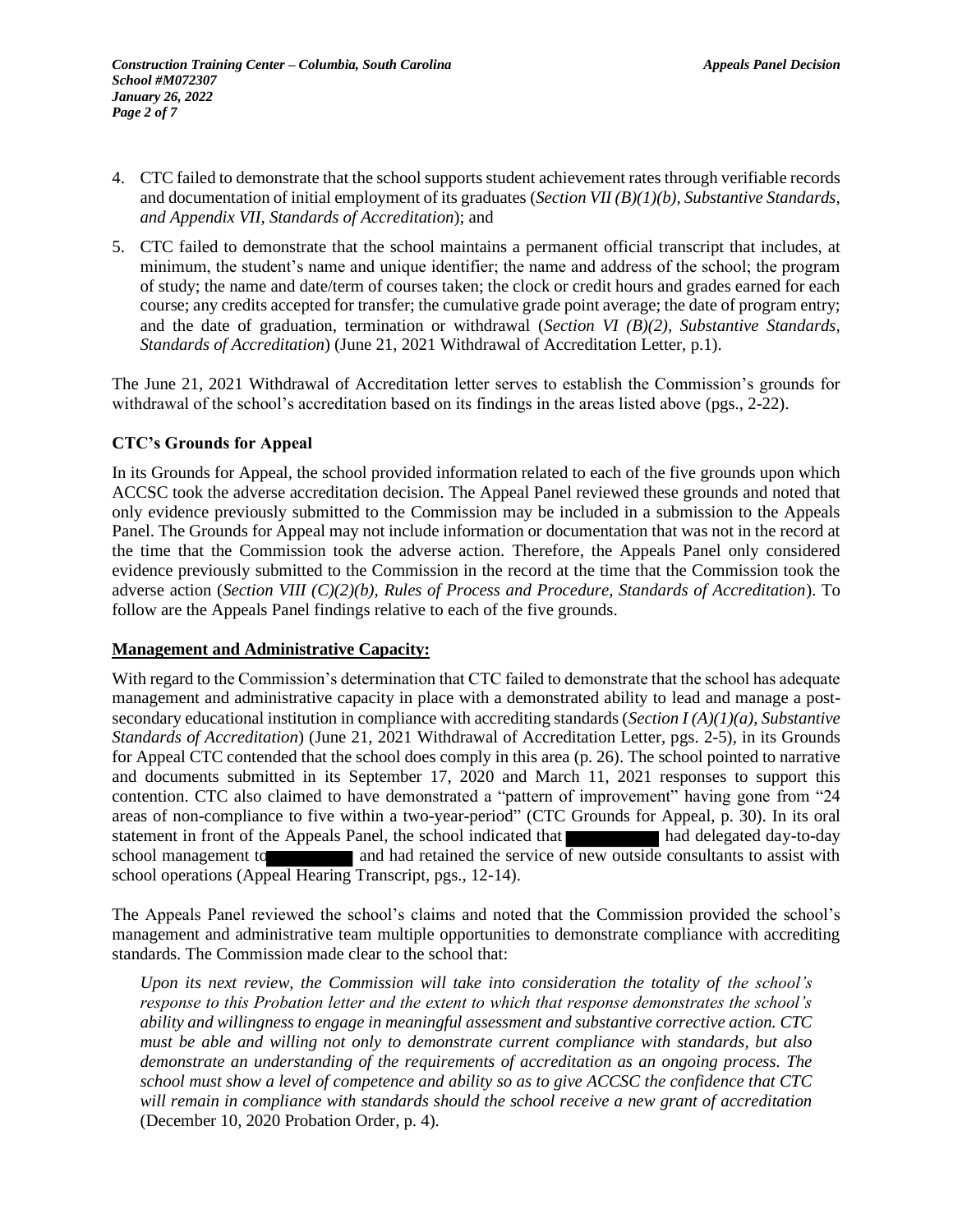The school's March 11, 2021 Probation Order Response to this area of concern contends that:

*Construction Training Center's management now believes it now has a good foundation to build upon and perfect over time through the many corrective measures issued by ACCSC. Management now understands the type of records that must be kept for adequate reporting due to constant review of ACCSC standards. In addition the school now recognizes the need for effective student services as a growing institution. The cycle of findings can be best explained by not having clarity of exactly how to fix the reoccurring problems along with who could lead us in the right direction* (p. 3)*.*

Moreover, the Appeals Panel noted that the school's March 11, 2021 Probation Order Response indicates that the "school is discussing":

- "Hiring or contracting administrative support" and that "CTC expects to have this proposed position filled by May 2021";
- "Hiring or contracting a part-time placement officer" and that "CTC expects to have this proposed position filled by June 2021";
- "Contracting a part-time School Compliance Officer" and that "CTC expects to have this proposed position filled by July 2021" (pgs., 4-5).

Faced with the expiration of the established maximum timeframe to achieve compliance of June 2021 coupled with the fact that: a) there remained on-going areas of non-compliance with accrediting standards and b) CTC's claim that after two years of on-going compliance review the school was finally at the point where it believed it had a "good foundation to build upon" (March 11, 2021 Probation Order Response, p. 3), the Appeals Panel found that the Commission was well within its discretion in making a determination that CTC failed to demonstrate compliance in the area of management and administrative capacity. The Appeals Panel understands that the school had made improvements over a two-year period (CTC Grounds for Appeal, p. 30 and Appeal Hearing Transcript, pgs. 14-15); however, the panel also found that the sheer number of compliance issues cited over a significant period of time with items of noncompliance yet to be resolved by CTC to be sufficient foundation for the Commission's findings. Moreover, although the March 11, 2021 Probation Order Response indicates discussion and plans for improving administrative capacity through hiring or contracting resources, and while the school indicated in its Grounds for Appeal and oral presentation that duties have now been delegated differently and new resources have been retained, to the extent that those changes were initiated, such implementation appears to have occurred after the Commission took its withdrawal of accreditation action at its May 2021 meeting.

The Appeals Panel found that the Commission is not obligated to continue a compliance review over an extended period of time and certainly not beyond the established maximum timeframe to achieve compliance. In the Appeals Panel's estimation, the Commission had given CTC ample opportunities to demonstrate improvement and more importantly compliance with a significant number of deficiencies and having failed to do so the Commission within its discretion determined that the school failed to show it has the management and administrative capacity necessary to operate a school in continuous compliance with ACCSC's standards.

#### **Fair and Equitable Refund Policy:**

With regard to the Commission's determination that CTC did not demonstrate that the school has and applies a fair and equitable refund policy in compliance with state or third-party requirements, or in the absence of such requirements, in accordance with generally accepted practices (*Section I (D)(5), Substantive Standards, Standards of Accreditation*) (June 21, 2021 Withdrawal of Accreditation Letter, pgs. 5-10), in its Grounds for Appeal the school stated that: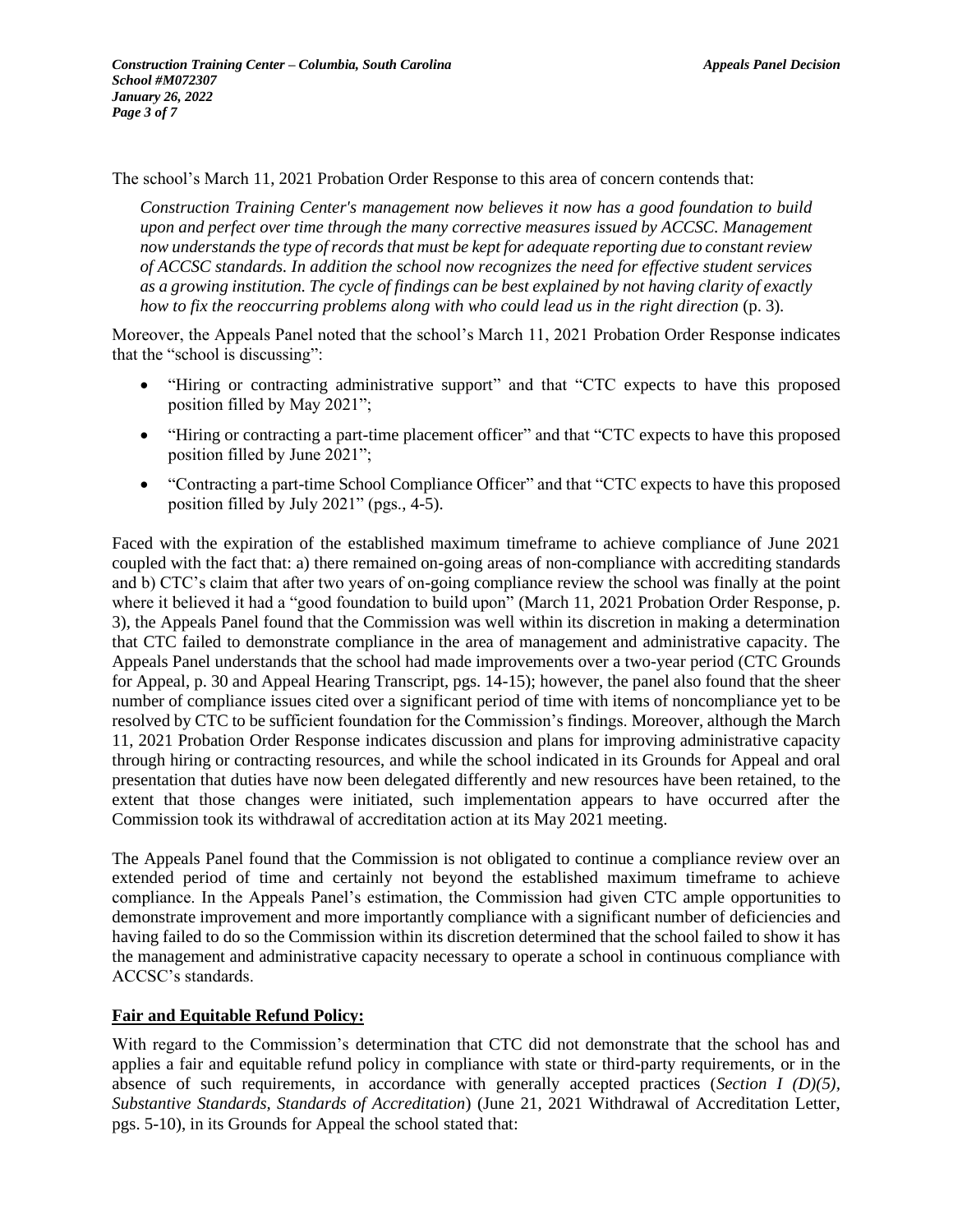*CTC applies only one fair and equitable refund policy that applies to both cash and non-cash paying students that is in compliance with the United States Department of Education* [*and that*] *CTC agrees that the School Catalog, P&P Manual, and Enrollment Agreement Languages may appear to have different policies on how it handles a refund* (p. 32).

The Grounds for Appeal also state that "[the] Commission determined that CTC's answer does not contain sufficient evidence because CTC did not have a student to drop during the timeframe of March 1, 2020- August 30, 2020" and that "[t]he institution has no students who withdrew or were dismissed during the period of March 1, 2020, and February 28, 2021" (p. 32).

The Appeals Panel found that this issue appears to primarily rest on the school's failure to demonstrate clearly that it does in fact have a fair and equitable refund policy. Although CTC claimed in the Grounds for Appeal to have a single fair and equitable policy, the record appears to show a series of conflicting or confusing written polices amongst the school's documents and an inability over time to demonstrate the application of such a policy. Although CTC claimed that the Commission made its finding in part based on the lack of withdrawn or terminated students during a specific timeframe, the Appeals Panel found that the June 21, 2021 Withdrawal of Accreditation does not include such a citation, simply that the school failed to provide evidence that it has and applies a single policy. The Appeals Panel reviewed the record in this matter and found that the Commission had clearly described its concerns in this area and had given CTC multiple opportunities and options to demonstrate compliance. Given the record in this matter and the expiration of the established maximum timeframe to achieve compliance, the Appeals Panel found that the Commission was under no obligation to provide an additional opportunity for CTC to demonstrate with clear language and consistently stated policies that the school has and applies a fair and equitable refund policy.

#### **Successful Student Achievement:**

With regard to the Commission's determination that CTC failed to demonstrate successful student achievement by maintaining acceptable rates of student graduation and employment in the career field for which the school provided education (*Section VII (B)(1)(b)*, *Substantive Standards, and Appendix VI*, *Standards of Accreditation*) (June 21, 2021 Withdrawal of Accreditation Letter, pgs. 10-14), in its Grounds for Appeal CTC indicated that the school has made efforts to improve student outcomes and that "CTC will continue to see growth toward meeting Benchmark and subsequently meet Benchmark based on a pattern of improvement as referenced by the ACCSC Commission" (p. 33). However, CTC conceded that the school "has not met benchmark in all areas" (*Id.*). The Grounds for Appeal do not speak to the discrepancies within the student achievement backup documentation or whether the information submitted is accurate or reliable.

The Appeals Panel reviewed the record in this matter and found that the Commission had given the school multiple opportunities to demonstrate successful student achievement but that the school had been unable to show either that it could meet the Commission's benchmarks or that the information submitted to support the reported rates was reliable. Given the established maximum timeframe to achieve compliance, the Commission was under no obligation to extend its review and ask for yet another report on student achievement when the school had not previously demonstrated its ability to provide such information in a reliable manner.

#### **Verifiable Records:**

With regard to the Commission's determination that CTC failed to demonstrate that the school supports student achievement rates through verifiable records and documentation of the initial employment of its graduates (*Section VII (B)(1)(b), Substantive Standards, and Appendix VII, Standards of Accreditation*)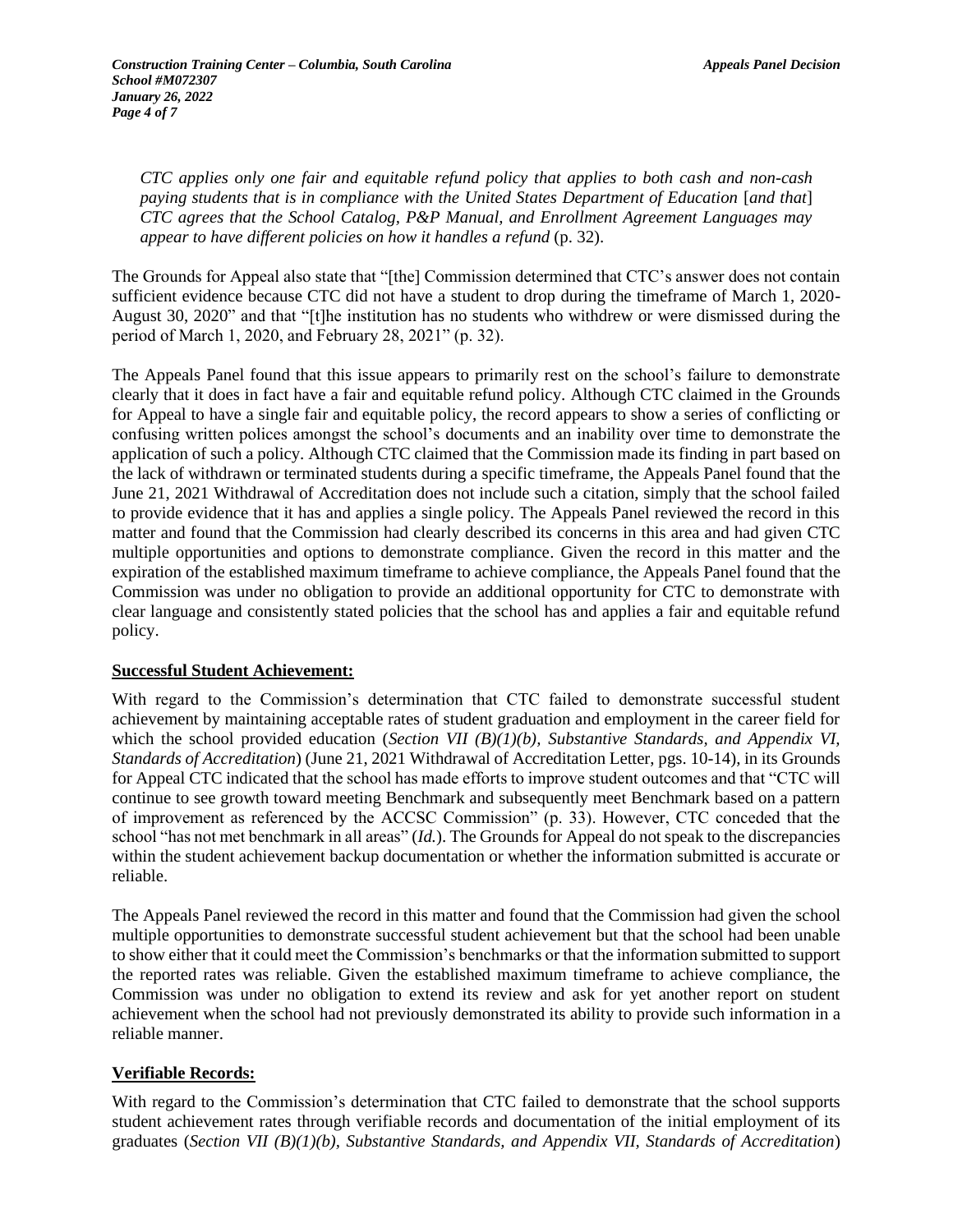(June 21, 2021 Withdrawal of Accreditation Letter, pgs. 15-18), in its Grounds for Appeal CTC stated that it understands the importance of maintaining such records (p. 33). The school indicated that it had originally informed ACCSC of its intent to hire a part-time career placement officer, but instead added these duties to an existing administrative staff member (*Id.*). CTC further stated that the school had "completed this task prior to the decision of the [C]ommission to withdrawal [*sic*] Accreditation and prior to the proposed fulfillment date of July 2021" (CTC Grounds for Appeal, p. 34). The Appeals Panel noted that the record does not indicate that the implementation occurred before the Commission took its withdrawal of accreditation action. Moreover, the Commission's June 21, 2021 Withdrawal of Accreditation lettersets forth several important areas where in the Commission's view the school again failed to support its reported rate of student employment in its response to the December 10, 2020 Probation Order (pgs. 17-18).

The Appeals Panel found that the school's Grounds for Appeal do not make clear how the school had in fact demonstrated to the Commission that the addition of duties assigned within the school's existing personnel would mitigate and correct the ongoing issues regarding the reliability of the information and data submitted by CTC. The school's Grounds for Appeal do not address the specific areas cited by the Commission in the June 21, 2021 letter regarding its finding of noncompliance in this area or show fault with the Commission's findings. The Appeals Panel considered this to be particularly salient in the context of the Commission's overall findings that the school lacks adequate management and administrative capacity for the purposes of operating an accredited institution. Given the established maximum timeframe to demonstrate compliance, the Appeals Panel found that the Commission was under no obligation to extend the review of this matter insofar as the CTC had failed to make such a showing over an extended period, including in its response to the December 10, 2020 Probation Order.

#### **Permanent Official Transcript:**

With regard to the Commission's finding that CTC did not demonstrate that the school maintains a permanent official transcript that includes minimally the required items (*Section VI (B)(2), Substantive Standards, Standards of Accreditation*) (June 21, 2021 Withdrawal of Accreditation Letter, pgs. 18-21), in its Grounds for Appeal CTC indicated that the school previously submitted a blank transcript for the Commission's review and listed the information provided (p. 34). The Appeals Panel reviewed the Commission's rationale as set forth in the June 21, 2021 Withdrawal of Accreditation letter and the school's Grounds for Appeal and found that while the bulk of the required information is included on the transcript, the school did not address each of the discrepant areas found by the Commission. Although the school indicated in its Grounds for Appeal that the GPA is "cumulative without the Specified [*sic*] title of cumulative," (p. 34), the Appeals Panel found that the school did not make this clear in its response to the December 10, 2020 Probation Order. Given the established maximum timeframe to achieve compliance, the Commission was under no obligation to extend its review and ask for yet another transcript to show that all of the required information is clearly made available in that document.

#### **COVID-19 Pandemic Impact Oral Presentation:**

During the appeal hearing, the school's CEO/President made the following statements:

*During much of our probation period, the world has been engulfed in the COVID-19 pandemic. However, the commission makes no reference to the difficulties of correcting these deficiencies and managing the school during government closures, mask mandates, and the general hysteria surrounding the pandemic, and trying to comply with the accreditation standards during this time. It simply ignores the fact that the pandemic, as it proceeds with placing us on probation in May 2020 through November 2020, periods when we did not have a vaccine and our business model was greatly disrupted. I am not making excuses or blaming anyone else, but it seems arbitrary and*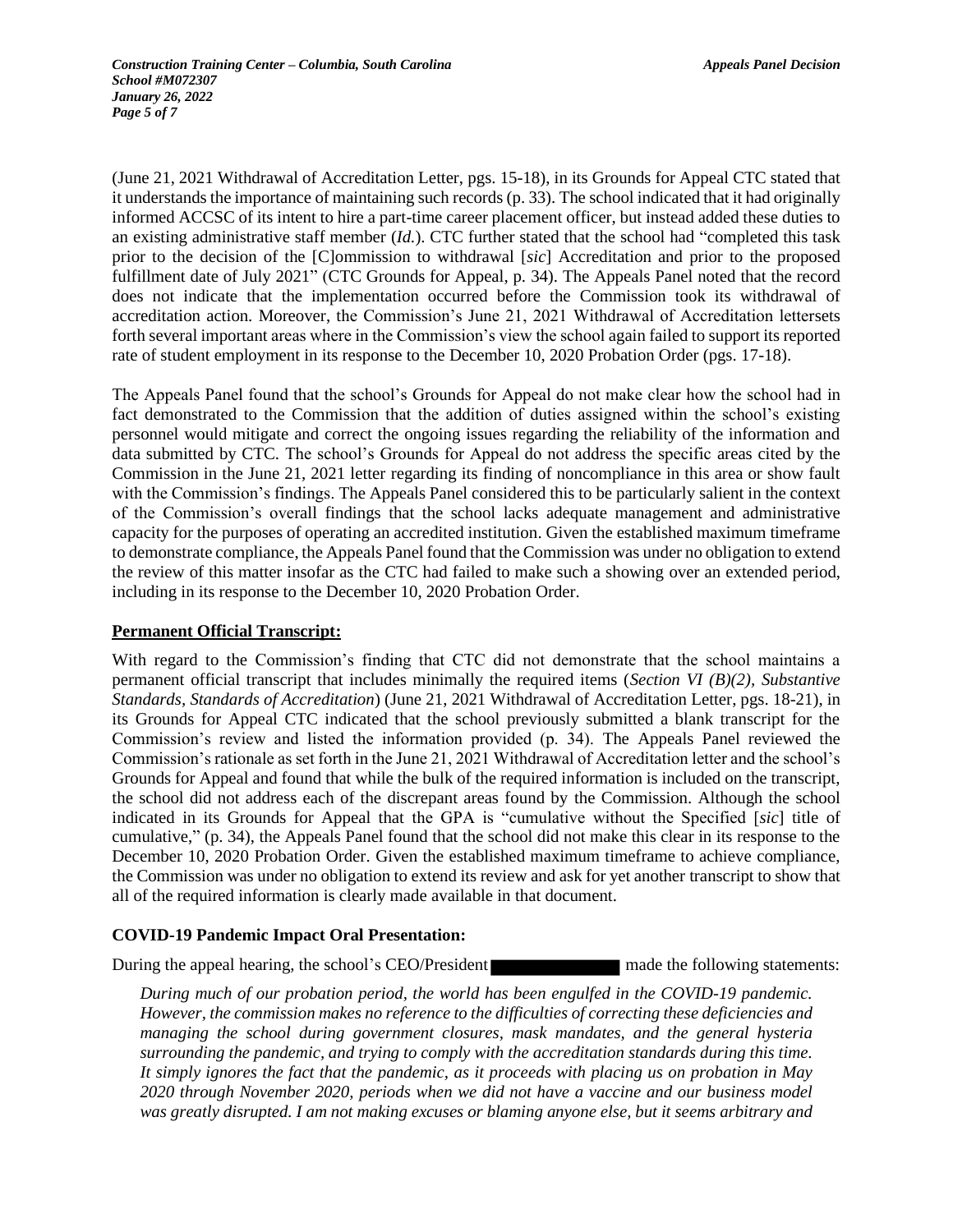*unfair not to recognize the severe impact the pandemic had on all of our lives* (Appeal Hearing Transcript, p. 11).

*I will admit that I have not been the best leader of the school with respect to important issues like accreditation. I am simply a craftsman who is passionate about teaching these skills to a new generation, so that they can get jobs and make a decent living in the construction service industry. My focus is on teaching, recruiting, and marketing, while delegating, which I should have done a long time ago, responsibilities for the day-to-day management, including accreditation, to*  (Appeal Hearing Transcript, p. 12).

added the following:

*…the COVID-19 pandemic directly changed our world. It had a profound impact on the school as well. This led to remote work, remote classes, the disruption of our work flow, and our inability to focus on the compliance issues raised by the 2019 warning letter. Simply put, we got further and further behind as we grappled with decreasing enrollment, management of people, and financial issues* (Appeal Hearing Transcript, p. 14).

*Our mistake was in not directly expressing those difficulties in our response to the warning letters. But in 22 pages of the letter withdrawing accreditation, the Commission, in its recitation of our history on probation, barely acknowledged the progress we had made, and made no reference to the pandemic itself. It arbitrarily recognized our immediate shortcomings without any reference to context; that is, our ability to operate our school in an uncertain and rapidly changing global health crisis* (Appeal Hearing Transcript, p. 15).

Lastly, in its oral presentation before the Appeals Panel, the school argued that the Commission failed to take into account the "totality of what was happening in the world during this time which may have adversely impacted the school's ability to accomplish the November 2020 Probation" (Appeal Hearing Transcript, pgs. 16-17).

The Appeals Panel took these comments into account when reviewing and considering this decision. Ultimately, the Appeals Panel concluded that although the COVID-19 pandemic has had a global impact, that impact may not be identical or universal from one set of contexts to another. Moreover, the Commission's compliance concerns with CTC pre-date the COVID-19 pandemic. That the Commission does not mention the COVID-19 pandemic in the June 21, 2021 Withdrawal of Accreditation Letter is attributable to the fact the CTC did not inform the Commission of any of the factors described in its oral presentation before the Appeals Panel.

Throughout the Warning and Probation Orders issued to CTC, in addition to specific information requests regarding each individual compliance concern, in almost every instance the Commission consistently asked CTC to submit "any additional information" that the school believed would be useful to the Commission in making a determination regarding the school's compliance.<sup>1</sup> However, the school provided no such information or made any such pandemic-related claims in its responses to the Commission. To the contrary, CTC had indicated to the Commission that the school did not have a single student withdraw or terminate for the period March 1, 2020 through February 28, 2021 (CTC Grounds for Appeal, p. 32).

While the Appeals Panels understands the school's position that the Commission's decision was "subjective in nature" (Appeals Hearing Transcript, p. 15) and failed to take into account the "totality" of the school's situation, the Appeals Panel found that the school's admitted omission of potentially mitigating pandemic-

<sup>&</sup>lt;sup>1</sup> See the March 27, 2019 and November 18, 2019 Warnings and the June 10, 2020 and December 10, 2020 Probation Orders.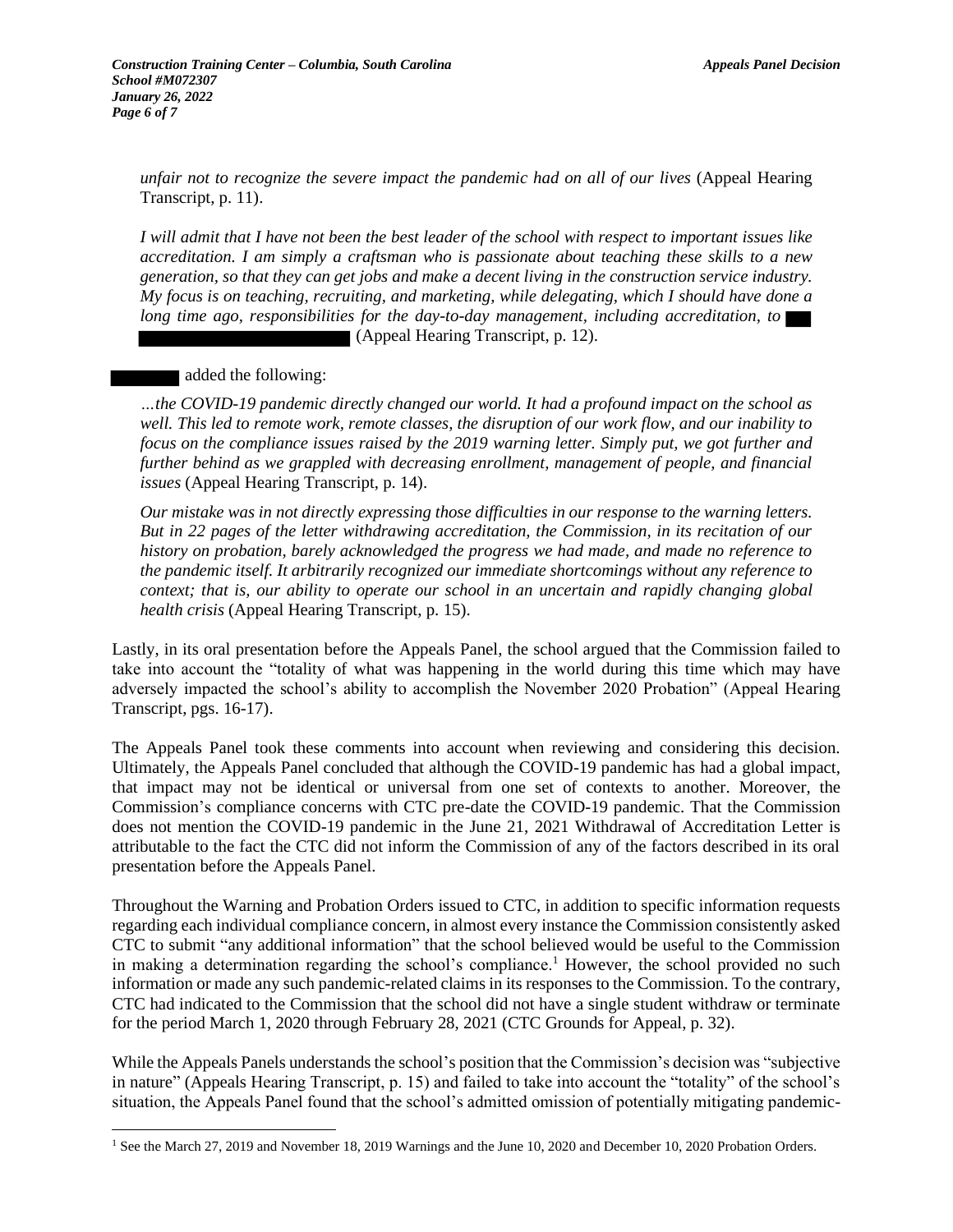*Construction Training Center – Columbia, South Carolina Appeals Panel Decision School #M072307 January 26, 2022 Page 7 of 7*

related information prevented it from being included in the Commission's decision-making paradigm. The Appeals Panel determined that it is not incumbent upon the Commission to assume the scope of the impact of the pandemic on a school's operations or ability to demonstrate continuous compliance with accrediting standards – that burden rests solely with the school (*Introduction; Section I (G)(1-2), Rules of Process and Procedure, Standards of Accreditation*).

#### **Appeals Panel Decision**

*Section VIII (B) of the Commission's Rules of Process and Procedure, Standards of Accreditation*, provides that on appeal, the school has the burden of proving that the Commission's decision to withdraw accreditation "was arbitrary, capricious, or otherwise in substantial disregard of the criteria or procedures of the Commission, or not supported by substantial evidence in the record on which the Commission took action." ACCSC's *Rules of Process and Procedure* provide that the Appeals Panel has the authority to affirm, remand, or amend the Commission's decision to withdraw CTC's accreditation.

After carefully reviewing the record in this matter including the presentations made at the appeal hearing, the Appeals Panel concluded that CTC has not carried its burden of proof on appeal and consequently the panel unanimously affirms the decision of the Commission to withdraw the accreditation of CTC. Accordingly, the Commission's decision to withdraw the accreditation of the CTC is hereby final effective as of the date of this letter.

In accordance with *Section VII (P)(7), Rules of Process and Procedures, Standards of Accreditation*, the school may re-apply no sooner than nine months from the date on which the withdrawal of accreditation becomes effective. Accordingly, CTC may not re-apply for accreditation sooner than October 26, 2022.

\*\*\*\*

The school may submit comments **on or before February 7, 2022** in accordance with the enclosed Public Comment Disclosure Form to accompany the Commission's disclosure of this final adverse accreditation action in accordance with *Section X (C)(4) & (D)(4), Rules of Process and Procedure, Standards of Accreditation*.

For additional information pertaining to this matter, please contact me directly at

Sincerely,

Michale S. McComis, Ed.D.

Executive Director

Encl.: ACCSC Public Comment Disclosure Form